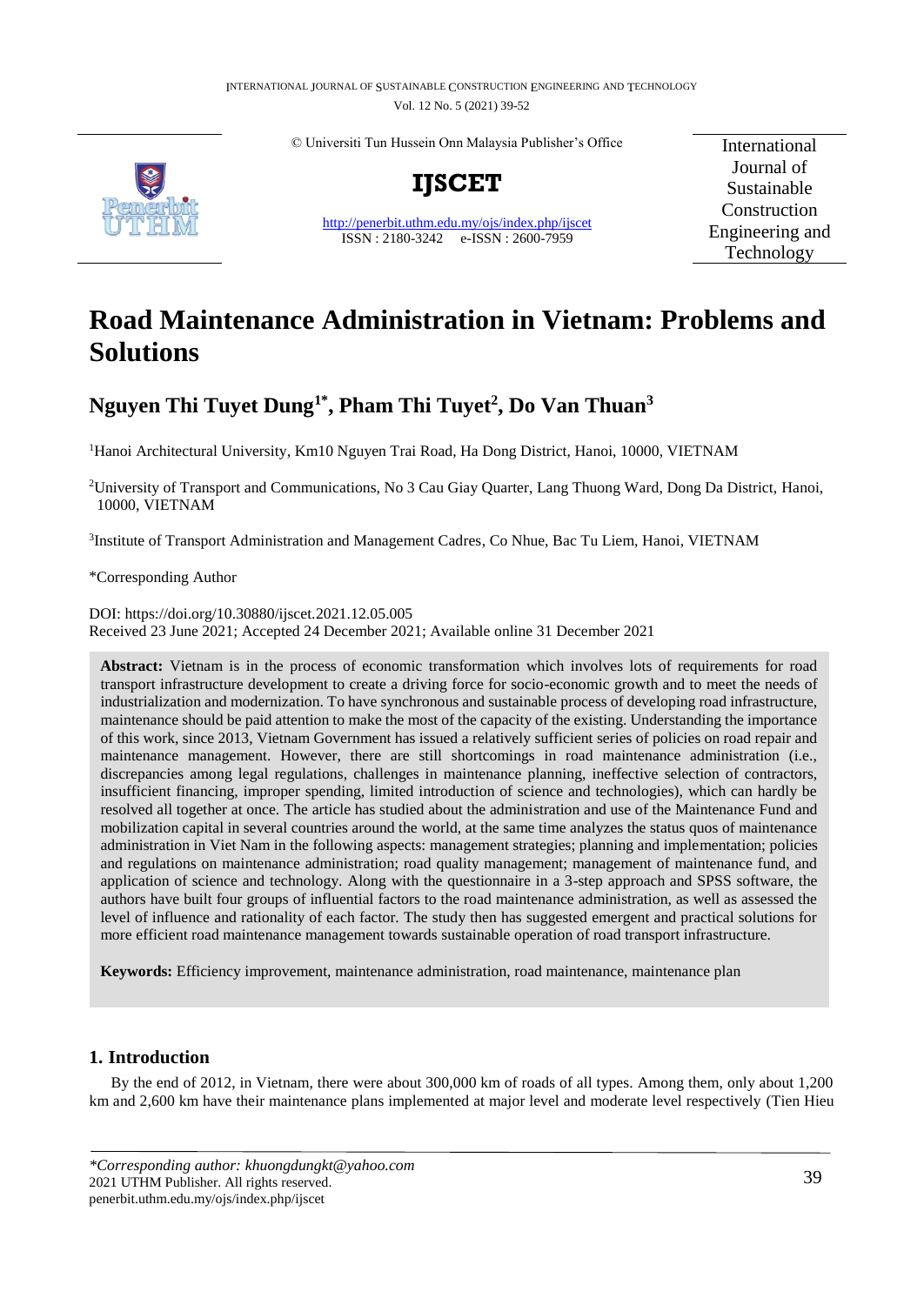2013), which may lead to shortened lifetime of the roads (Viet Hung 2021). One of the reasons is the shortage of funding allocated for the job (Nguyen 2018). A government report shows that the average capital for national highway maintenance in the period 2009 - 2012 was 2,615.13 billion VND/year, meeting only 30-40% of the demand (ITSD 2012), and this continued to the next years. Working under extreme natural conditions (rainstorms, typhoons, floods, etc.) and the rapidly increasing traffic volume, without proper road maintenance activities, a significant part of the road network in Vietnam has become rapidly degraded. This leads to the increase in the funding requirements for the road maintenance year by year, resulting in an increasing burden on the budget (Nguyen 2018).

In light of the Resolution No. 13-NQ/ TW dated on January  $16<sup>th</sup>$ , 2013 from the meeting of the  $11<sup>th</sup>$  Central Committee of the Communist Party of Vietnam on developing the synchronous infrastructure to make Vietnam become an industrialized and modernized country by 2020 (Central Executive Committee of the Communist Party of Vietnam 2012), a revised master plan for road transport development in Vietnam to 2020 and orientation to 2030 has been approved by the Prime Minister (The Prime Minister 2013). Among other issues, the master plan puts emphasis on the management and maintenance of the existing transport infrastructure to maximize the effective use of them. As such, the Government and the Ministry of Transport, since 2013, have synchronously implemented a set of solutions to further improve road maintenance, specifically reforming administration approach, strengthening of road maintenance planning, improving regulations on maintenance, promoting and the application of technologies in maintenance, revising and supplementing regulations on quality management, economic and technical norms and standards, and raising fund for maintenance (MoT 2013, MoT 2014). Besides the achievements gained, there still have been shortcomings and difficulties along the way to enhance the road maintenance administration and to ensure sustainable road infrastructure development (MoT 2013). Literature shows that, for developing countries, including Vietnam, fund allocated from the national budget is often far less than the demand of road maintenance (Nguyen 2018). In Vietnam, the budget for road maintenance (Road Maintenance Fund - RMF) is comprised of two main sources which are the nation's budget and the toll fees collected, since fund from other sources contributes only a very small portion of the total required fund (ITSD 2012). Therefore, the governments need to find way for mobilize different sources of finance for funding the road maintenance, however, this is not an easy job. Other issues include the distribution of the fund between governmental level and local level, the efficiency and effectiveness, and the level of transparency in using the fund (Nguyen 2018).

The problems identified is not only for Vietnam. Literature shows similar issues have been investigated for both developed and developing countries. Several studies have emphasized the significant importance of strategic planning for road maintenance funding (Costello and Snaith 2000, Obeng and Tuffour 2020), especially the plans at national level (Antameng and Pike 2001). Apart from the allocation from the national budget, alternative funding arrangements such as revenue obtained from fuel taxes (Chrisnarmoko 2010) or donor funding, revenue from on-street parking scheme and related-charges (Obeng and Tuffour 2020), or road-user charges (Mbara, Nyarirangwe et al. 2010), or the VAT collected from vehicles parts sale and fines for overloading (Nyegenye 2011) for maintenance of road networks in developing countries have been proposed. Regarding municipal allocation of road maintenance construction funding, a recent study reveals that a formula is needed for allocation of funding for local streets maintenance and construction (Bonilla, Rasdorf et al. 2020). A comprehensive framework was developed to assess road condition and allocate funding for maintaining the road assets, using a maintenance management system to forecast maintenance expenditures then calculate optimal funding for each maintenance job (Almalki, Rasdorf et al. 2016). In the UK, a model was been developed to estimate a "greater understanding of the wider societal impacts in maintenance appraisal", including the cost of vehicle operation and the time users can save, in order to better value the "full benefits" of expenditure on highways maintenance (Buckland, Abell et al. 2015).

Several studies have discussed the factors that affect the road maintenance fund establishment and operation. Key macroeconomic policy factors have been pointed out, including a policy on establishing and controlling a maintenance plan, additional policy decisions to successfully protect the road maintenance fund, not letting the allocated amount to be redirected to non-road related uses (Nyegenye 2011). The fund flows may be constrained by the factors such as "delay in allocation committee meetings", "requisition of the Authority to Incur Expenditure", "lengthy disbursement channel", "lack of a proper tracking system", "delay in external auditing" and "weak financial management system" leading to negative issues in the work plans implementation, backlog in maintenance and malpractices in procurement (Rambo and Odundo 2014). A study in Indonesia shows that some activities in administering road maintenance fund, such as fund allocation must be supported by relevant regulations (Kurniawan 2017). An earlier study suggested the involvement of road users to planning and management of road funds for maintenance (Nyegenye 2011).

A set of research question was raised for this research study. As a developing country, has Vietnam experienced problems in road maintenance regarding the funding issues? What are the significant influential factors to the administration of road maintenance? And what solutions can be proposed to address the problems? This study tried to find answers for these questions, starting with an exploration of the context of the road maintenance administration in the country, conducting a quantitative analysis of the influential factors to the road maintenance administration, then proposing four solutions to address the problems.

## **2. The Context of Road Maintenance Administration in Vietnam**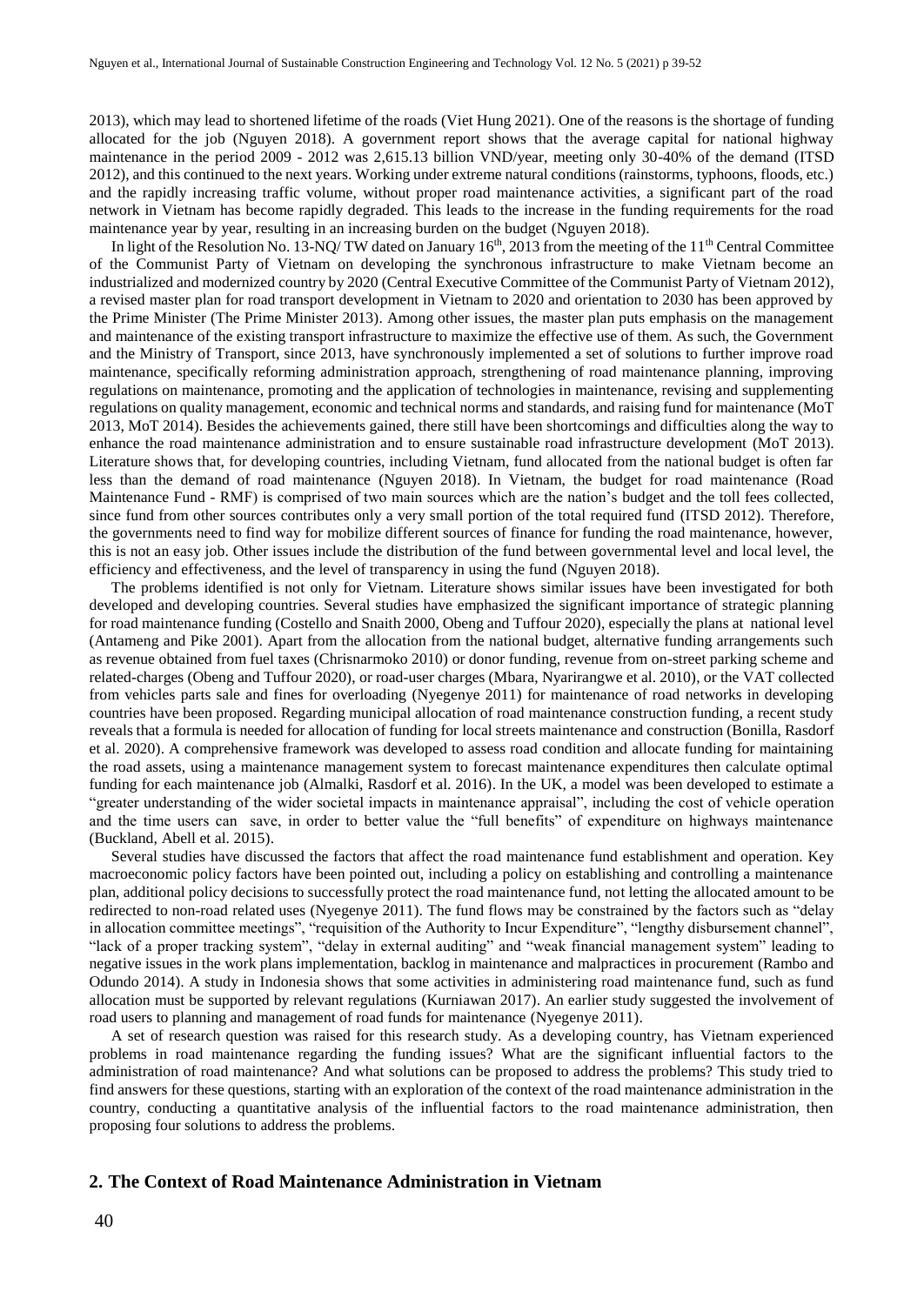## **2.1. Maintenance Delivery Strategy**

Since 2013, along with the establishment of the Road Maintenance Fund, road maintenance delivery strategy in Vietnam has changed from assigning jobs to contractors in a pre-defined list to procuring services through bidding. Individuals and organizations with interest and capabilities are allowed to participate in bidding for maintenance packages. State authorities only perform the administration, supervision tasks; the jobs of state administration and the production and supply of public products and services for maintenance works are separated. The governmental authorities in charge in the state administration of road maintenance include the Ministry of Transport (Directorate for Roads of Vietnam) at the central government for national roads, the provinces' People's Committees (Departments of Transport - DOTs) at provincial levels for provincial roads and urban roads; the district roads and commune roads are managed by the agencies appointed by provincial governments while special service roads are managed by the owners (National Assembly 2008, DfR 2016, ITSD 2018). For expressways and national roads developed by BOT (Build – Operate – Transfer) scheme, the investors are in charge of maintaining the roads (MoT 2017).

Procuring the contractors for road maintenance by bidding, recent years have witnessed a reduction on the bid winning prices of 5-10% or even 30%, occasionally, in comparison with the budgets. In 2018, more than 40% of the total maintenance job by value was bid in online mode, saving more than VND 204 billion (DfR 2019). However, the bidding regulations for road maintenance are still incomplete and reveal shortcomings, e.g. violations in some projects against bidding law have not been handled, some contractors who won the bid were not capable to perform contractual duties, provisions on bidder selection are not consistent, which are interpreted differently by ministries and government agencies. Moreover, the insufficient funding for maintenance has resulted in small packages of periodic repairs (less than VND 5 billion) and low evaluated bid prices of regular maintenance packages (VND 25 million/ km/ year during 2013 - 2018, meanwhile the minimum regulated bid norm VND 64.9 million). Therefore, the maintenance jobs are not very attractive to strong contractors. The interested contractors have little motivation to invest in the research and development activities for innovation and modernization of machineries and equipment (DfR 2019).

#### **2.2. Development and Implementation of Maintenance Plans**

The development of the maintenance plans puts emphasis on planning for and assigning medium-term maintenance plans (3-year plans with annual reviews and revisions if necessary). However, the maintenance plans development is not very practically applicable due to the following reasons: (1) lack of road surveillance information system, (2) shortage of funding for maintenance jobs, (3) insufficient and unsynchronized road system database, (4) no official approval of medium-term maintenance plan (Nguyen 2018). Therefore, the annual maintenance budget is estimated based on past year budget allocation and historical trend, which does not truly reflect actual maintenance and funding demands (DfR 2017).

Medium and long-term road maintenance plans have not been developed in practice due to lack of official guidelines. In addition, the incomplete road system database leads to the practice that road condition has not been monitored properly. Therefore, there are insufficient data for estimating the interval and duration of the maintenance jobs. What is more, since only minor periodic repairs and unscheduled maintenance have been carried out for a long time, it is difficult to set the roads back to their baseline state for the development of to build the plans for intermediate maintenance and overhaul of the roads in accordance with the current regulations (Nguyen 2018). Without medium and long-term plans, funding mobilization strategies cannot be developed, resulting in failure to attract private funding for road maintenance. Therefore, the job of developing road maintenance plans needs to be renovated with a focus on medium and long-term issues.

#### **2.3. Policies and Regulations on Road Maintenance Administration**

Recently, policies and regulations on road maintenance administration have been reviewed and revised for improving organizational and managerial apparatus, with clear assignment and decentralization of responsibilities of agencies, creating a legal basis for the State to actively exercise administration rights. However, a number of regulations related to road maintenance are not consistent, causing many difficulties for the implementation. Issues related to policies and regulations on road maintenance administration are explored below (Nguyen 2018).

- The inconsistency of selected legal documents and the contradictions between laws and decrees guiding the law.

In the Law on Construction No. 50/2014/QH13 dated June 18, 2014, there are some articles regulating maintenance of *civil works*, which the roads belong to according to the classification system in Vietnam (National Assembly 2014). With regard to the Law on Bidding No. 43/2013/QH13 dated November 26, 2013, the work maintenance is considered as a *non-consulting activity* (National Assembly 2013). However, Decree No. 46/2015/ND-CP dated May 12, 2015 on control and inspection of construction works (two of the five maintenance aspects) classifies these jobs as *conditional construction consulting activities* (Government of Vietnam 2015). The discrepancies among regulations pose major obstacles to the management of bidding processes, because of the different process and templates of invitations to bids applied for civil works, consultancy, and non-consultancy activities.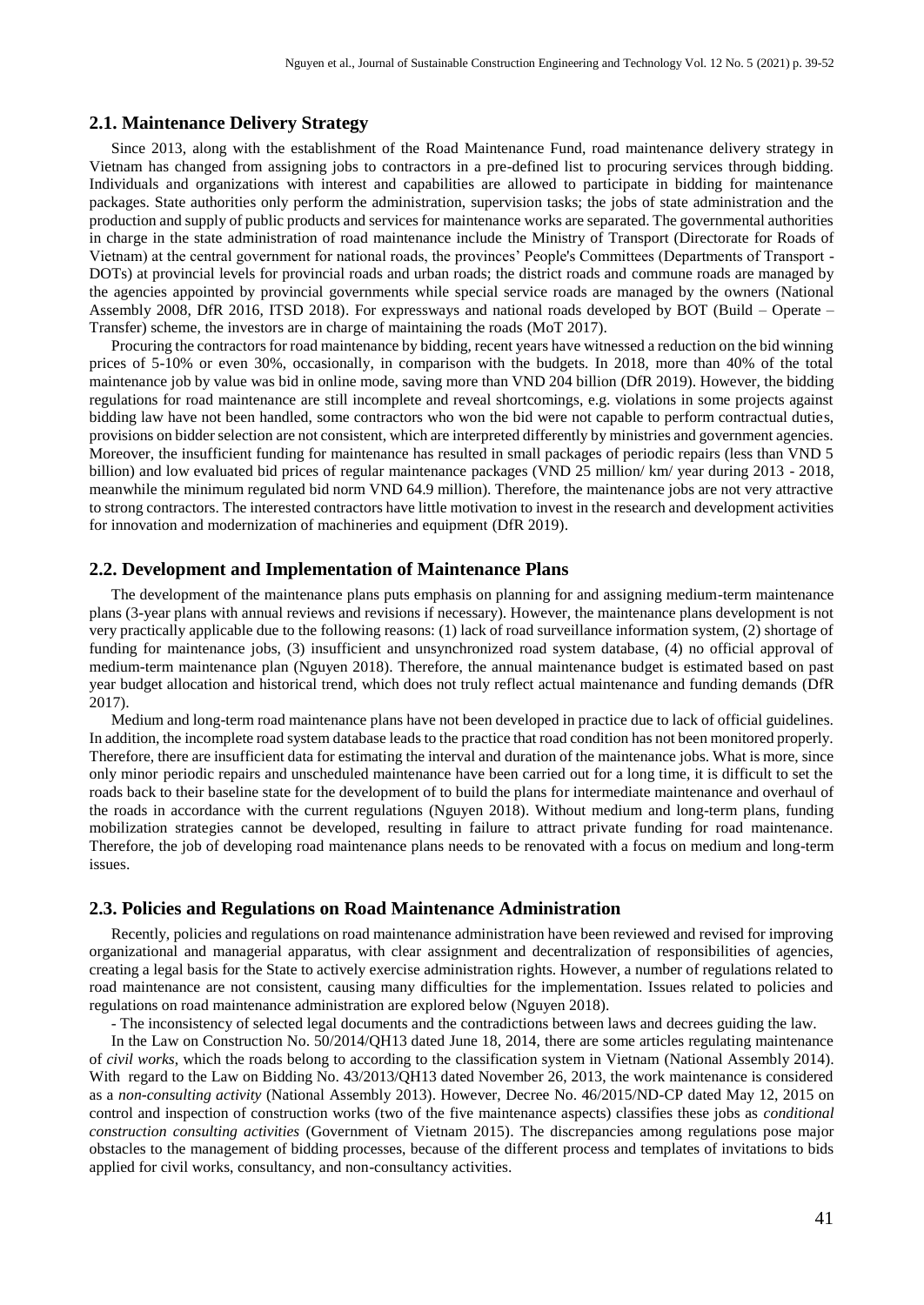Another issue comes from different requirements on the type of investment reports to be developed for such type of works. The Law on Construction No. 50/2014/QH13 requires the development of feasibility study reports of investment in civil works, or an economic-technical report of investment in civil works (National Assembly 2014). Whereas, Decree No. 46/2015/ND-CP stipulates that minor repairs (of less than VND 500 million) are not subject to economic-technical report of investment in civil works (Government of Vietnam 2015). This leads to a challenge in the administration of the appraisal and approval of such maintenance jobs before allocating fund and execution of bidding processes.

- An emerging need of special mechanism for the road maintenance administration due to the special characteristics of the maintenance job, such as the requirement for regular, continuous services, natural and weather impacts etc.

According to Decree No. 59/2015/ND-CP the road maintenance administration boards from DOTs in provinces have been moved to be under provincial People's Committees and transformed into civil works investment project management boards. There no longer exist an independent maintenance service unit in the DOTs in provinces. The maintenance services administration are now the duties of the Traffic Control Divisions under the DOTs. Most staff in the Traffic Control Division are the civil servants whose expertise is policy advocacy, not road maintenance. With limited number of staffs while being in charge of lots of additional duties on top of hundreds of national highways and close to 1,000 km of provincial roads (on average, per province), the Traffic Control Divisions do not enough personnel to do inspections and oversights of the contractors. Therefore, the quality of maintenance cannot be secured, many DOTs have experienced delays in approvals to projects and processes in an annual maintenance plan (Nguyen 2018).

For projects of road repairing, Decree No. 59/2015/ND-CP requires that the DOTs shall outsource the jobs to the professional project management board in the province or a project management consulting organization (Government of Vietnam 2015). The procurement process is time consuming, therefore, these bodies in charge may not be responsive to traffic connectivity demand. Hence, it is important to further review and revise the legal regulations to be more realistic and updated to the trend of sustainable development in the coming time.

## **2.4 Road Quality Management**

Quality management is considered a central and cross-cutting task of road maintenance. The current regulations require that quality should be strictly controlled right from the stage of project formulation and appraisal to the operation phase, where regular maintenance plays a very important role (Government of Vietnam 2015).

Regular maintenance administration has been transformed from volume-based acceptance to quality-based acceptance. The development of technical standards and norms has been further completed step by step. Important standards and procedures such as the "Basic standards of Regular maintenance", the "Basic standard on expressway operation and management", the "Basic standard of regular maintenance of expressways", the "Process of large bridge maintenance of special grade and grade I" and cost norms of regular road maintenance have been developed; yet, there is still a lack of standards and norms corresponding to new construction technologies and new materials (Nguyen 2018).

There are still other significant issues in road quality management. Firstly, the lack of official quality criteria and punishment policies leads to the difficulty in quality control of the maintenance contractors, while the road administration agencies have no on-site task teams for carrying out the fieldwork of checking, monitoring and pushing the contractors, if necessary. Secondly, there is no independent body for the inspection of the repairing jobs; the jobs have been assigned to the contractors, therefore, this is actually the internal inspection (Nguyen 2018). These issues must be addressed for enhancing the road quality management in relation with the road maintenance.

#### **2.5. Management of Road Maintenance Fund**

Before 2013, the capital for road maintenance was mainly mobilized from the state budget, there was no separate fund for this work. This source of capital is much lower than actual demand, meeting only about 30% - 40% of demand for the national roads and 20-305 demand for local roads (ITSD 2012). The long-lasting large shortage of capital for maintenance work has led to the significantly low quality of Vietnam's road system, among the lowest in the world. Law on Road Traffic No 23/2008/QH12 states that the financial resources for management and maintenance of national highways and local roads are guaranteed from the Road Maintenance Fund, maintenance fund for special-use roads, air roads managed and exploited by the State, roads that are invested by other sources of capital is supplied by the investors (National Assembly 2008). Until 2012, Decree No 18/2012/ND-CP was issued to regulate the Road Maintenance Fund formulation and operation, then, the RMF started to operate from January 2013 (Government of Vietnam 2012). The Fund is comprised of the following sources of capital: (1) road-use toll fee, which is collected based on the counts of motorized vehicles, (2) state budget allocation, at central and local levels, and (3) other sources such as the road owners' budget, BOT projects, contribution of other sponsors such as the community and individuals (National Assembly 2008, Government of Vietnam 2012) (see Fig. 1).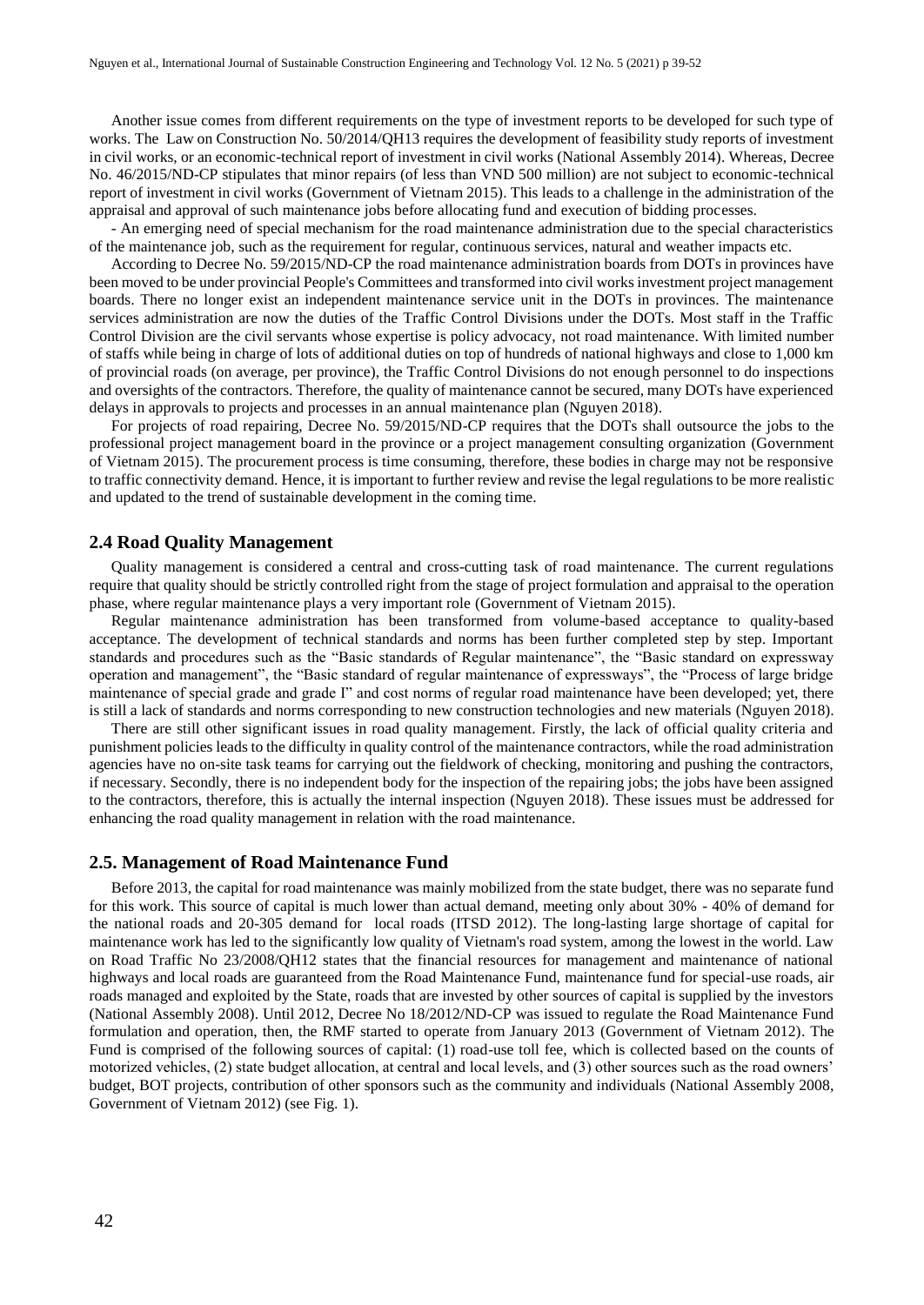

**Fig. 1 - Sources of funding for Central and Local Road Maintenance Funds**

In 2013, road-use toll fee based on the counts of road motorized vehicles started to be collected to contribute to the Road Maintenance Fund. Hence, in addition to the annual state budget allocated, the road sector can rely on one more source of funding for maintenance. The average annual toll revenue is VND 5,924 billion, which is two times higher than the fund allocated from the state budget (Nguyen 2018). This is a big step towards in the Party and the State policy on fund raising for road maintenance.

However, since 2017, the fund has been managed in the same way as budgetary management and allocation, engaging many levels of authorities in the allocation and disbursement of fund, and failing to meet the frequency and responsiveness to fund allocation in line with the special requirements of maintenance. Major issues are discussed below.

According to the annual budgetary process, the National Assembly approves the annual budget revenue and expenditure in November of the previous year (MoF 2017). Not until then, the Ministry of Transport is assigned with the revenue and expenditure estimates, then VNRA (Vietnam Railway Authority) and DOTs start to prepare, approve budget plan of revenue and expenditures, arrange for bidding, etc. in various levels till its implementation in Quarter 1, or even early Quarter 2 of the following years (Nguyen 2018). At this time of the year, it is the rainy and stormy season, so untimely maintenance of roads and more severe damages of roads have been witnessed, which in all brings up the costs of repairs and maintenance. On the other hand, the quarterly budget allocation makes it difficult for the implementing units. Monthly budget allocation is more helpful to these organizations.

Moreover, contingency, additional budget allocation in addition to the maintenance plan, recovery of damages caused by storms and rain, black spots, and potential points prone to traffic safety risks, repairs on an ad hoc basis, etc. in line with the current regulations, repairs of abnormal damages, etc. will be sent to the Ministry of Finance and only implemented based on the mutual agreement of Ministry of Transport and the Ministry of Finance (Nguyen 2018). Thus, irresponsiveness to ad hoc repairs, failure of response proactively and timely there is not enough time to implement the unexpected repair, not ensuring the proactiveness and timeliness of the maintenance fund.

There are still shortcomings in inspection and supervision and monitoring of expenditures. The local procedures of acceptance, payment and settlement in organizations in relation to periodical and ad hoc repairs still encounter double accounting, excessively measured quantities, and improper payment proceedings. Many packages have been approved without full calculation of price escalation, some packages have been approved by VNRA as "a lumpsum contract", which is not in line with applicable regulations. In 2017, the State Audit of Vietnam detected and excluded VND 9.7 billion, of which VND 7.6 billion was due to errors in quantities, VND 1.7 billion due to unit price errors, and VND 548 million due to other errors. Given the insufficient funding for maintenance, it is a pressing need to effectively and efficiently manage and spend maintenance funding (Nguyen 2018).

## **2.6 Application of Science and Technology in Road Maintenance**

There have been many progresses in application of science and technology in road maintenance. Some new maintenance technologies and advanced materials have become more popular, such as polymer asphalt concrete, micro surfacing technology for road surface maintenance, Japanese baradrain technology for waterproofing and drainage on bridge decks, technology for raking and recycling of road surface, etc.

Attention has been paid to the intelligent transportation system (ITS). The non-stop electronic toll collection (ETC) system has been deployed on national highways. Calculations show approximately VND 3,400 billion saving every year when compared with conventional toll collection approach (Nguyen 2018).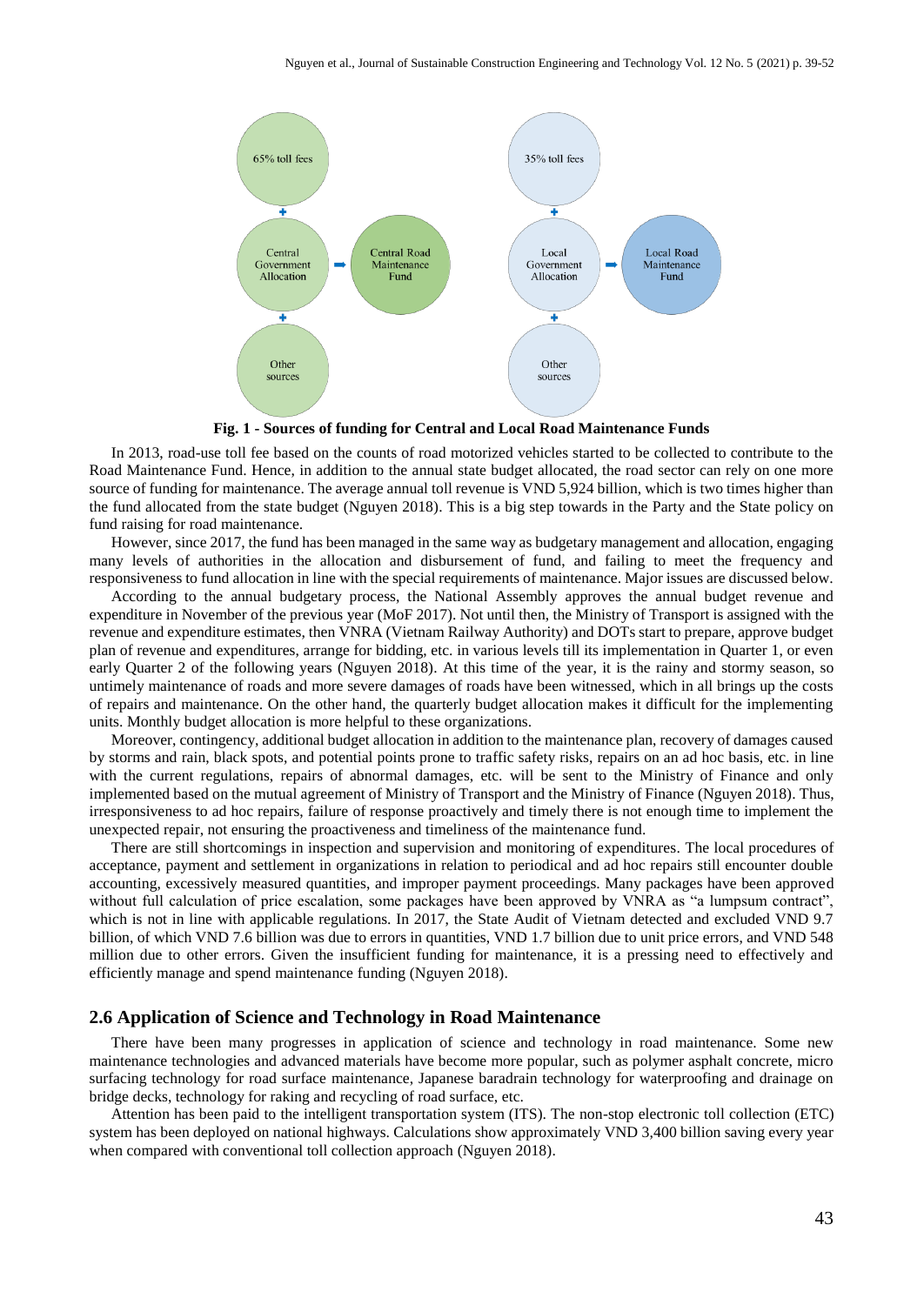Apart from the achievements, there have been shortcomings and delayed reforms in the application of advanced technologies in maintenance. The examination and monitoring of the technical status of the works are done manually. The unclear examination criteria make it difficult to bring up proper maintenance measures in terms of time and technology choice. It is not appropriate to categorize all types of maintenance as regular maintenance. The application of information technology to build a database for road system management and maintenance is incomplete.

Therefore, it is essential to have appropriate and synchronous solutions to promote the application of science and technology in maintenance.

#### **3. Research Methodology**

As discussed above, the road maintenance administration in Vietnam still reveals lots of shortcomings which can hardly be resolved all at one go. Therefore, it is necessary to assess the shortcomings through analyzing and prioritizing the influential factors to the road maintenance administration by their seriousness and intensity, then solutions can be proposed.

The influential factors can be categorized into four groups: (1) State administration, (2) fund spending management, (3) maintenance planning and expenditure estimate allocation, and (4) quality management and application of science and technology. This study applied a quantitative approach with the use of a questionnaire survey, then SPSS software is used to assess *the extent of influence and the relevance of the issues* to the road maintenance administration, to rate the level of their influence and their relevance, and then to propose practical and appropriate recommendations and solutions to further complete the maintenance management.

The research process has three steps: (1) Questionnaire design, (2) Questionnaire Piloting, (3) Survey and Analysis, as shown in Fig. 2.



**Fig. 2 - The research process**

#### **\* Step 1: Questionnaire design**

The questionnaire was designed with a systematic review and expert panel methods. Literature (both domestic and international sources) was reviewed to identify the influential factors to the road maintenance administration. A group of experts was then invited to assess the key factors in the context of Vietnam. The pilot version of the questionnaire was developed as an output of this step.

Apart from the introduction, demographic information sections, selected criteria to survey with the questionnaire are presented in Table 1. Likert scales were applied for both the Levels of influence on road maintenance management (Influence level) and the Assessment of the road maintenance (Rationality level). For the Levels of influence on road maintenance management,  $1 = no$  influence,  $2 =$ little influence,  $3 =$ moderate influence,  $4 =$  significant influence and  $5 =$ profound influence (decisive level of influence). Regarding the Assessment of the road maintenance,  $1 =$  strongly disagree,  $2 =$  disagree,  $3 =$  undecided,  $4 =$  agree, and  $5 =$  strongly agree.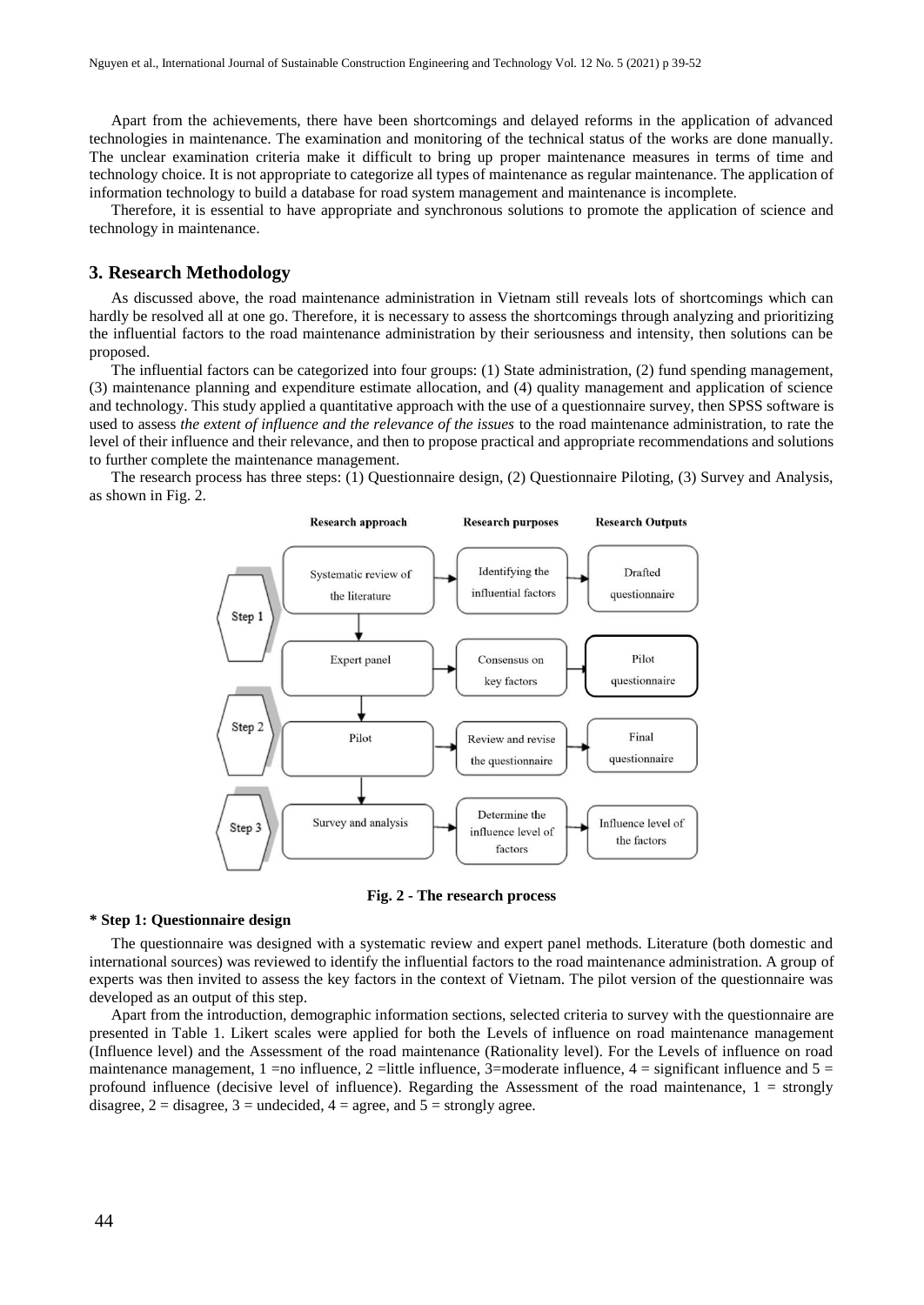| No.            | <b>Selected criteria</b>                                                                               |   |              | <b>Influence level</b> |   |   |  |              | <b>Rationality level</b> |  |  |  |  |
|----------------|--------------------------------------------------------------------------------------------------------|---|--------------|------------------------|---|---|--|--------------|--------------------------|--|--|--|--|
|                |                                                                                                        | 1 | $\mathbf{2}$ | 3                      | 4 | 5 |  | $\mathbf{2}$ | 3                        |  |  |  |  |
| I              | Criteria for state administration for road maintenance                                                 |   |              |                        |   |   |  |              |                          |  |  |  |  |
| A1.1           | Discrepancies in the system of legal regulations on road                                               |   |              |                        |   |   |  |              |                          |  |  |  |  |
|                | maintenance                                                                                            |   |              |                        |   |   |  |              |                          |  |  |  |  |
| A1.2           | Shortcomings in the selection of contractors                                                           |   |              |                        |   |   |  |              |                          |  |  |  |  |
| A1.3           | Inadequate emphasis on communication and education                                                     |   |              |                        |   |   |  |              |                          |  |  |  |  |
|                | on roles and benefits of road maintenance                                                              |   |              |                        |   |   |  |              |                          |  |  |  |  |
|                | Different perceptions on maintenance management                                                        |   |              |                        |   |   |  |              |                          |  |  |  |  |
| A1.4           | among agencies: Ministry of Finance, Ministry of                                                       |   |              |                        |   |   |  |              |                          |  |  |  |  |
|                | Transport, Ministry of Planning and Investment,                                                        |   |              |                        |   |   |  |              |                          |  |  |  |  |
|                | Inspectors                                                                                             |   |              |                        |   |   |  |              |                          |  |  |  |  |
| $\mathbf{I}$   | Criteria for managing the use of road maintenance funding                                              |   |              |                        |   |   |  |              |                          |  |  |  |  |
| A1.5           | Non-strict inspection, examination and audit of the use                                                |   |              |                        |   |   |  |              |                          |  |  |  |  |
|                | of funding                                                                                             |   |              |                        |   |   |  |              |                          |  |  |  |  |
|                | Inappropriate proportion of funding for regular                                                        |   |              |                        |   |   |  |              |                          |  |  |  |  |
| A1.6           | maintenance and periodic repair in the Fund (currently,                                                |   |              |                        |   |   |  |              |                          |  |  |  |  |
|                | regular maintenance takes about 18% of the Fund)                                                       |   |              |                        |   |   |  |              |                          |  |  |  |  |
| $\mathbf{III}$ | Criteria for maintenance planning and expenditure budget assignment                                    |   |              |                        |   |   |  |              |                          |  |  |  |  |
| A1.7           | Incomplete database on road transport infrastructure                                                   |   |              |                        |   |   |  |              |                          |  |  |  |  |
|                | system                                                                                                 |   |              |                        |   |   |  |              |                          |  |  |  |  |
| A1.8           | Unrealistic annual and medium-term maintenance                                                         |   |              |                        |   |   |  |              |                          |  |  |  |  |
|                | planning                                                                                               |   |              |                        |   |   |  |              |                          |  |  |  |  |
| A1.9           | Untimely and unreasonable assignment of expenditure                                                    |   |              |                        |   |   |  |              |                          |  |  |  |  |
|                | plan                                                                                                   |   |              |                        |   |   |  |              |                          |  |  |  |  |
| IV             | Criteria for quality management and application of science and technology in maintenance               |   |              |                        |   |   |  |              |                          |  |  |  |  |
| A1.10          | Improper control of quality management of maintenance                                                  |   |              |                        |   |   |  |              |                          |  |  |  |  |
|                | performance                                                                                            |   |              |                        |   |   |  |              |                          |  |  |  |  |
| A1.11          | Delayed innovation and application of scientific and                                                   |   |              |                        |   |   |  |              |                          |  |  |  |  |
|                | technological advancements in road maintenance                                                         |   |              |                        |   |   |  |              |                          |  |  |  |  |
| A1.12          | Incomplete system of technical standards for road                                                      |   |              |                        |   |   |  |              |                          |  |  |  |  |
|                | maintenance, standards and norms related to new                                                        |   |              |                        |   |   |  |              |                          |  |  |  |  |
|                | construction technologies, new materials                                                               |   |              |                        |   |   |  |              |                          |  |  |  |  |
|                | Please indicate any additional criteria and insert your comments based on actual implementation in the |   |              |                        |   |   |  |              |                          |  |  |  |  |
|                | boxes below:                                                                                           |   |              |                        |   |   |  |              |                          |  |  |  |  |
| A1.13          | $\ddotsc$                                                                                              |   |              |                        |   |   |  |              |                          |  |  |  |  |
| A1.14          |                                                                                                        |   |              |                        |   |   |  |              |                          |  |  |  |  |
|                |                                                                                                        |   |              |                        |   |   |  |              |                          |  |  |  |  |

#### **Table 1 - The level of influence and relevance of the criteria in the road maintenance management**

#### \* **Step 2: Questionnaire Piloting**

The purpose of this step is to review and revise the Pilot questionnaire to finalize it, before conducting the main survey. The Pilot questionnaire is sent to respondents in person and by email, the authors explained in detail the issues that need to be consulted. Targeted population of the survey comprise of those who have worked for a long time in research institutes, state administration agencies, construction or consultancy contractors operating in the field of road transport infrastructure. SPSS software was used to analyze the responses obtained, to calculate the reliability statistics and statistical correlation between each criterion with the use of Cronch's Alpha coefficient.

## \* **Step 3: Survey and Analysis**

The main survey was conducted by convenient sampling method. The sample size for the main survey was determined as 250, based on the accuracy required. SPSS software was again used to assess the influence of the criteria and criteria with the average value (mean), the greater the level of influence. The auditing results of the official questionnaire on the correlation statistics between each criterion with all criteria in the group and the Reliability Statistics is satisfactory. This is entirely consistent with Step 2.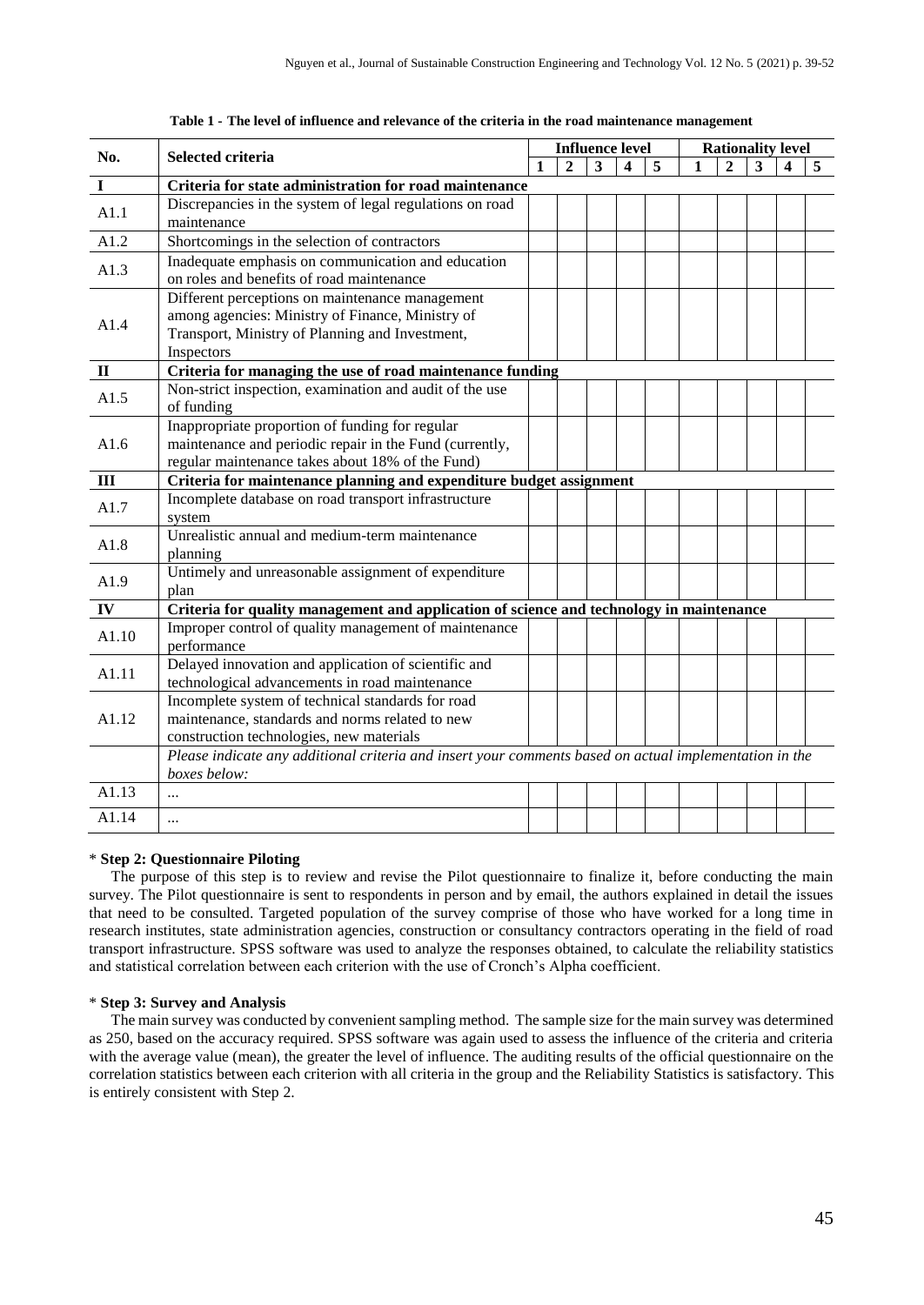## **4. Results**

In Step 1, 14 factors collected from the literature was proposed to be used to assess the influence and reasonableness in the management and use of the Road Maintenance Fund. After discussion with the expert group, 12 factors were kept in the questionnaire.

In Step 2, the number of questionnaires sent out was 58. 45 valid responses were collected. Regarding the number of years of experience of the participants, the survey sample can be divided into 3 groups as follow: a group for people with 5-10 years accounted for 10%, with 10-20 years accounted for 48%, with over 20 years accounted for 42%. Grouping by the organization types, there are 36% of the participants coming from State administration agencies and research institutes on road maintenance, 44% coming from consultancy contractors, 20% coming from construction contractors. According to education level: people with a university degree accounted for 50%, participants with a post-graduate degree accounted for 50%.

SPSS software was used for Reliability Statistics and correlation statistics between each criterion with all criteria in the group (Item-Total Statistics) to verify the reliability of Pilot Questionnaire. 280 people sent back their completed questionnaires, among which only 250 questionnaires could be used. Among the participants in the survey, the number of people with 5-10 years of experience was accounted for 20%, 45% for people with 10-20 years and 35% for people with over 20 years of experience. The headcount of respondents working for the government agencies in road maintenance was 20%, for a consultancy was 40%, for contractors was 40%. 66% of the respondents have a university degree while 34% have a postgraduate degree.

The auditing results of the Pilot questionnaire on the correlation statistics between each criterion with all criteria in the group (Item-Total Statistics) and the Reliability Statistics is satisfactory, with Cronbach's Alpha index > 0.700 and all Corrected Item-Total Correlation > 0.300.

The evaluating results of the influence and relevance level of the criteria as well as their correlation are shown in Table 2. In Table 2, the authors also rank the influence and relevance of the criteria (columns (4) and (7)), with comments.

|                 |                                                                                                                                                                                                  | <b>Influence level</b> |                                |                              |                                               | <b>Relevance level</b> | <b>Correlation</b>                |       |            |
|-----------------|--------------------------------------------------------------------------------------------------------------------------------------------------------------------------------------------------|------------------------|--------------------------------|------------------------------|-----------------------------------------------|------------------------|-----------------------------------|-------|------------|
| No.             | <b>Selected criteria</b>                                                                                                                                                                         | <b>Mean</b>            | Order of<br>influence<br>level | <b>Standard</b><br>deviation | Order of<br><b>Mean</b><br>influence<br>level |                        | r<br><b>Standard</b><br>deviation |       | Sig<br>(p) |
| $\frac{(1)}{1}$ | (2)                                                                                                                                                                                              | (3)                    | (4)                            | (5)                          | (6)                                           | (7)                    | (8)                               | (9)   | (10)       |
|                 | Criteria for state administration of road maintenance                                                                                                                                            |                        |                                |                              |                                               |                        |                                   |       |            |
| $\mathbf 1$     | Discrepancies in the<br>system of legal<br>regulations on road<br>maintenance                                                                                                                    | 3.64                   | 5                              | 0.699                        | 3.60                                          | $\mathbf{1}$           | 0.835                             | 0.250 | 0.000      |
| $\overline{2}$  | Shortcomings in the<br>selection of<br>contractors                                                                                                                                               | 3.73                   | 3                              | 0.714                        | 3.52                                          | 3                      | 0.701                             | 0.405 | 0.000      |
| $\overline{3}$  | Inadequate<br>emphasis on<br>communication and<br>education on roles<br>and benefits of road<br>maintenance                                                                                      | 3.58                   | 9                              | 0.597                        | 3.17                                          | 10                     | 0.630                             | 0.291 | 0.000      |
| $\overline{4}$  | <b>Different</b><br>perceptions on<br>maintenance<br>management among<br>agencies: Ministry<br>of Finance,<br>Ministry of<br>Transport, Ministry<br>of Planning and<br>Investment,<br>Inspectors | 3.58                   | 10                             | 0.617                        | 3.48                                          | $\boldsymbol{4}$       | 0.678                             | 0.355 | 0.000      |
| $\mathbf{I}$    | Criteria for managing the use of road maintenance funding                                                                                                                                        |                        |                                |                              |                                               |                        |                                   |       |            |
| 5               | Non-strict<br>inspection,                                                                                                                                                                        | 3.68                   | $\overline{\mathbf{4}}$        | 0.673                        | 3.39                                          | 6                      | 0.732                             | 0.185 | 0.003      |

**Table 2 - Survey results of the Official questionnaire about the level of influence and relevance of the criteria**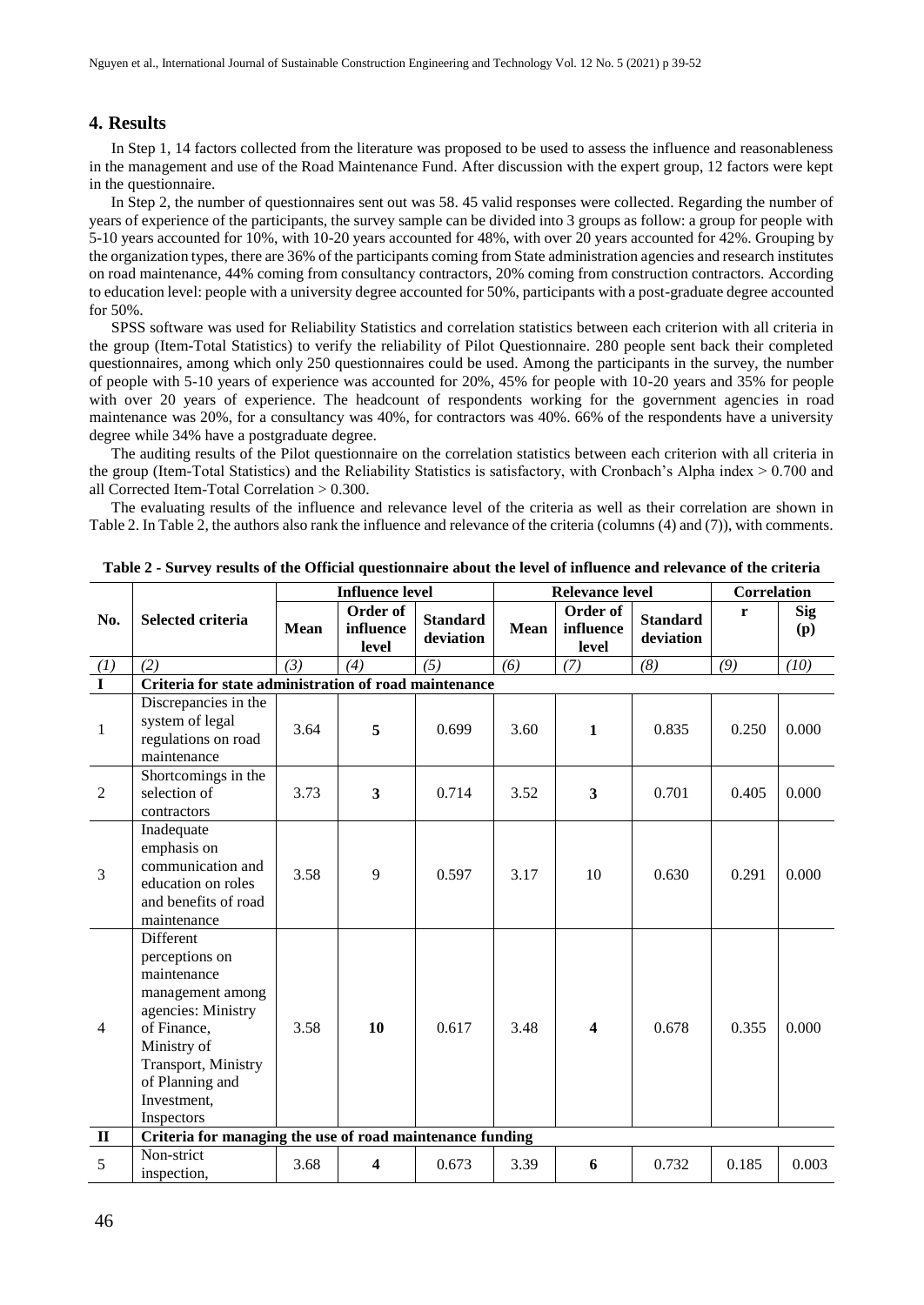|                  |                                                                                                                                                                                  | <b>Influence level</b> |                                |                              |             | <b>Relevance level</b>         | Correlation                  |       |                   |
|------------------|----------------------------------------------------------------------------------------------------------------------------------------------------------------------------------|------------------------|--------------------------------|------------------------------|-------------|--------------------------------|------------------------------|-------|-------------------|
| No.              | Selected criteria                                                                                                                                                                | <b>Mean</b>            | Order of<br>influence<br>level | <b>Standard</b><br>deviation | <b>Mean</b> | Order of<br>influence<br>level | <b>Standard</b><br>deviation | r     | <b>Sig</b><br>(p) |
| (1)              | (2)                                                                                                                                                                              | (3)                    | (4)                            | (5)                          | (6)         | (7)                            | (8)                          | (9)   | (10)              |
|                  | examination and<br>audit of the use of<br>funding                                                                                                                                |                        |                                |                              |             |                                |                              |       |                   |
| 6                | Inappropriate<br>proportion of<br>funding for regular<br>maintenance and<br>periodic repair in<br>the Fund (currently,<br>regular maintenance<br>takes about 18% of<br>the Fund) | 3.61                   | 6                              | 0.809                        | 3.29        | 9                              | 0.732                        | 0.379 | 0.000             |
| $\mathbf{III}$   | Criteria for maintenance planning and expenditure budget assignment                                                                                                              |                        |                                |                              |             |                                |                              |       |                   |
| $\boldsymbol{7}$ | Incomplete<br>database on road<br>transport<br>infrastructure<br>system                                                                                                          | 3.75                   | $\overline{2}$                 | 0.798                        | 3.32        | 8                              | 0.851                        | 0.247 | 0.000             |
| $\,8\,$          | Unrealistic annual<br>and medium-term<br>maintenance<br>planning                                                                                                                 | 3.59                   | 8                              | 0.690                        | 3.53        | $\boldsymbol{2}$               | 0.729                        | 0.370 | 0.000             |
| 9                | Untimely and<br>unreasonable<br>assignment of<br>expenditure plan                                                                                                                | 4.06                   | $\mathbf{1}$                   | 0.824                        | 3.35        | $\overline{7}$                 | 0.933                        | 0.381 | 0.000             |
| IV               | Criteria for quality management and application of science and technology in maintenance                                                                                         |                        |                                |                              |             |                                |                              |       |                   |
| 10               | Improper control of<br>quality management<br>of maintenance<br>performance                                                                                                       | 3.55                   | 11                             | 0.766                        | 3.10        | 11                             | 0.966                        | 0.268 | 0.000             |
| 11               | Delayed innovation<br>and application of<br>scientific and<br>technological<br>advancements in<br>road maintenance                                                               | 3.60                   | $\overline{7}$                 | 0.744                        | 3.43        | 5                              | 0.656                        | 0.235 | 0.000             |
| $\overline{12}$  | Incomplete system<br>of technical<br>standards for road<br>maintenance,<br>standards and<br>norms related to<br>new construction<br>technologies, new<br>materials               | 3.23                   | 12                             | 0.767                        | 3.01        | 12                             | 0.894                        | 0.297 | 0.000             |
|                  | Average                                                                                                                                                                          | 3.64                   |                                |                              | 3.39        |                                |                              |       |                   |

The correlation between the influence level and the Relevance: "Influence level" of the criteria are positively correlated with "Relevance level" (r> 0). In other words, there is a positive correlation between influence and relevance. This correlation is statistically significant with  $p < 0.05$  (sig).

## **5. Discussions**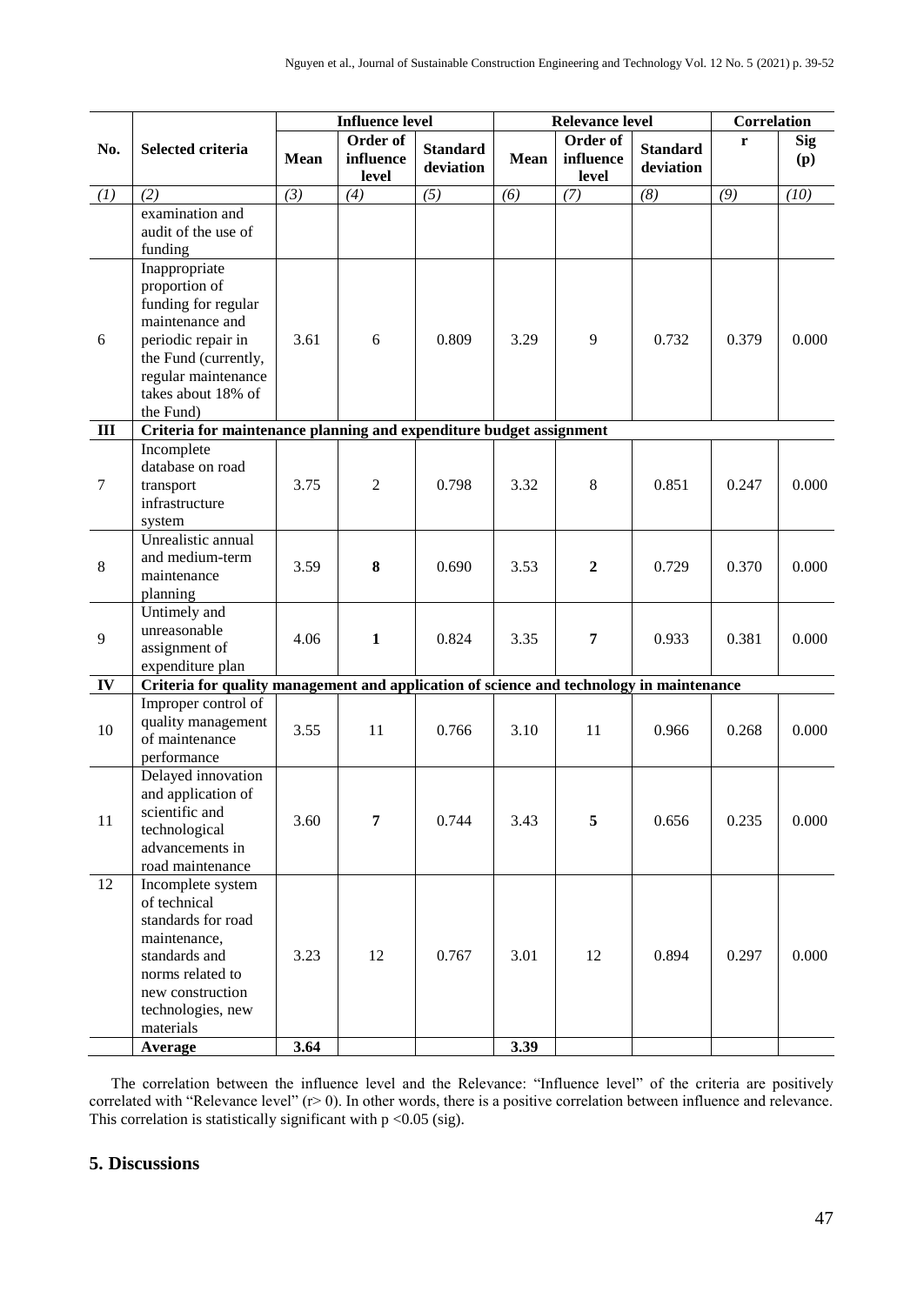Regarding the influence level of the criteria: All 12 criteria have a certain level of influence on maintenance management, with the average value of 3.64, the largest as 4.06, the smallest as 3.23. In which, the criterion "Untimely and improper assignment of expenditure plan" has the highest influence level with the mean value of 4.06. This result reflects the true nature of the maintenance where it is compulsory to handle damages and force majeure situations quickly, regularly and continuously, to ensure smooth traffic connectivity; thus, funding must be always readily available for timely responses when needed. This factor should be specially attended to in maintenance.

As to the current level of relevance of the criteria: All criteria introduced by the authors have certain levels of relevance, the mean value of 12 criteria ranges from 3.01 to 3.60, all are close to the overall mean (3.39), which shows that there are many areas for improvement in maintenance management due to existing shortcomings. Each criterion has a different mean value, i.e., different levels of relevance, it is recommended to carefully investigate the factors with a higher level of relevance to proactively give directions and solutions for improvement.

On another hand, it is noted that, among 7 criteria with the highest "Relevance", reflecting most shortcomings in road maintenance (ranking from 1<sup>st</sup> to 7<sup>th</sup> in column (7), Table 2), 6 factors are ranked of high "influence level" (column (4), Table 2). The factors include:

(1) Discrepancies in the system of legal regulations on road maintenance. This ranks  $1<sup>st</sup>$  by relevance,  $5<sup>th</sup>$  by influence level.

(2) Unrealistic annual and medium-term maintenance planning. This ranks  $2^{nd}$  by relevance and  $8^{th}$  by influence level.

 $(3)$  Shortcomings in the selection of contractors. This ranks  $3<sup>rd</sup>$  by relevance and  $3<sup>rd</sup>$  by influence level.

(4) Delayed innovation and application of scientific and technological advancements in road maintenance. This ranks 5<sup>th</sup> by relevance and 7<sup>th</sup> by influence level.

(5) Non-strict inspection, examination and audit of the use of funding. The factor ranks  $6<sup>th</sup>$  by relevance and  $4<sup>th</sup>$  by influence level.

(6) Untimely and unreasonable assignment of expenditure plan. This factor ranks  $7<sup>th</sup>$  by relevance and  $1<sup>st</sup>$  by influence level.

The above six factors are both of high influence and reflect the most outstanding issues that need to be adjusted and improved in road maintenance administration. This is the basis for proposing practical solutions to improve the efficiency of road maintenance administration. Four solutions have been proposed, which are discussed below.

*\* Solution 1: To further complete the Legal System on Road Maintenance*

The biggest shortcoming is the discrepancies in legal documents regarding road maintenance, ranking top of the results with the highest level of influence.

It's necessary to give priority to completing the legal system, especially the one related to the selection of maintenance contractors, in accordance with the reality and sustainable development trends. Details are as follows:

(1) State administration agencies need to actively coordinate, amend and supplement legal documents related to maintenance management, ensuring the consistency and uniformity in the direction of:

- Increasing the ownership and responsiveness; perform in a more realistic and relevant manner to the true nature of maintenance. Roads are systematic, interconnected, and subject to strong natural impacts, so the maintenance should be (proactively) performed regularly and timely. The budget should be monthly (instead of quarterly as currently) funded, helping maintenance units to be proactive in their work. Special regulations should be issued specifically on the contingency, additional assignment of plans such as handling and recovering the consequences of floods, handling black spots and points at risk of traffic unsafety, ad hoc damages repair etc. to ensure timeliness. Delays in maintenance and repairs may cause major social and economic losses.

- Selection of contractors, acceptance of road maintenance work is a part of civil engineering. Regular road maintenance and road repair are most resource consuming, most complicated and crucial items of work in the field of road structure maintenance. Therefore, it is not appropriate to regulate maintenance as non-consulting activities, likewise, minor repairs and ad hoc repairs should not be regulated as construction investment activities, which requires full process procedures applicable to construction investments. In addition, the Ministry of Construction should provide for specific instructions on definitions of change the scope and functionality of works, as a basis for audits and inspections. This is helpful for authorities in charge of maintenance management, state Audits, and inspections to have common understanding in the selection of contractors.

(2) There should be a special mechanism for maintenance management. The Ministry of Transport (MOT) proposes to the Government to promulgate for a pilot mechanism for road maintenance. As such, road maintenance management board can be established and maintained in DOTs, for the function of managing, maintaining and operating national highways entrusted, provincial and urban roads, and others as assigned. This set up is completely suitable with the reality, without additional public administrative staff, and does not increase budget spending because those boards are serviceproviding entities, whose operations are funded by maintenance project revenues. At the same time, it is not in contrary to the current regulations on the organizational structure of the DOT.

*\* Solution 2: Strengthening the Inspection, Examination and Audit of Funding Use Administration*

Road maintenance activities are complex activities, taking place throughout the entire territory, affected by many factors, involving many organizations and individuals, using many different technologies, etc. Therefore, inadequate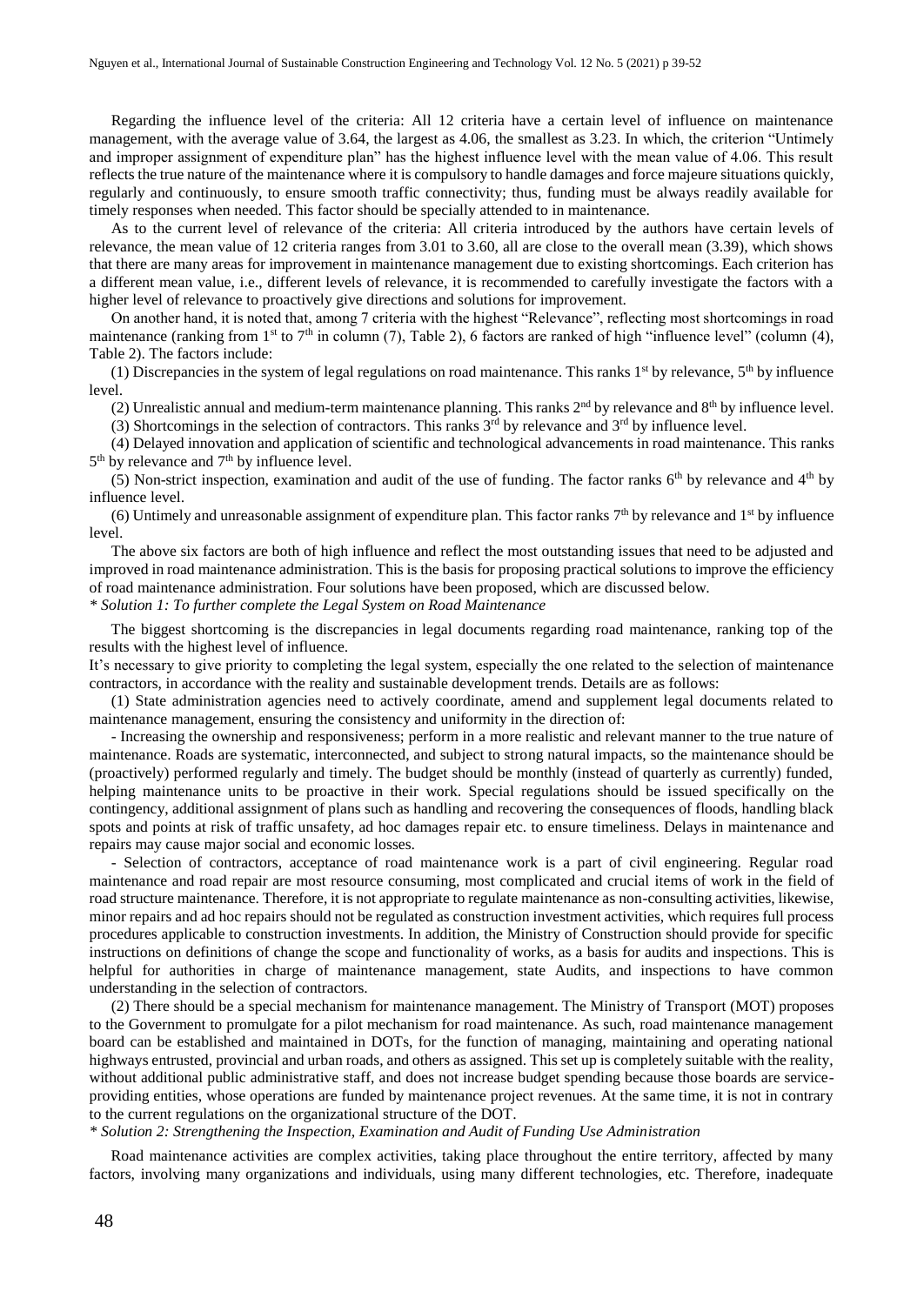inspection and supervision may cause loss, corruptions, and waste of resources, which in all can negatively impact the use of funding.

In order for the inspection, examination and supervision of the management and use of road maintenance funding to be effective, it is necessary to implement the following contents:

(1) Determining the inspection and examination as an important task, which should be conducted regularly and continuously, with secure funding for it to be used for the intended purpose, on schedule and in conformity with current regulations. The inspection is done periodically and on ad hoc basis.

(2) To promote community participatory supervision: investment in road maintenance and repair is large and wide, hence, it is very necessary to strengthen community engagement in investment oversight. That local people are engaged as oversight "ears" and "eyes" of the structures that they will use in the future can enhance public ownership and hold contractors, consultants be more responsible for the quality and progress of the works.

Investment supervision by community is a difficult and complex job, and subject to a multidimensional impact. For effective supervision, attention should be paid to the following aspects: (1) members of the Community Supervision Board must be reputable, experienced and have certain legal qualifications; (2) it is necessary to regulate for mandatory acknowledgement of and adhering to comments from the Community Supervision Board with timely responses.

(3) To closely supervise the disbursement and payments by State administration agencies to civil contractors for compliance with legal regulations. Maintenance plan detailed lists should be notified by the Ministry of Transport and the Directorate for Roads of Vietnam to relevant agencies to strengthen the inspection and supervision of implementing units, while ensuring secure funding for timely payments to the right recipients.

(4) Allocation of funding for national highways management and maintenance shall be made public, appraised with diligence, with clear priorities, and implemented in conformity to the intended scope, quality and deadlines.

#### *\* Solution 3: To further complete the Maintenance Planning, Increasing Budget revenue*

The annual and medium-term maintenance planning are challenged by the lack of information, funding, and inaccurate presentation of the need for maintenance and funding, as well as capital needs, hence, making it difficult to prepare and assign annual expenditure plans.

When developing a maintenance plan, in addition to the collection and addition of databases from domestic and foreign sources, it is necessary to utilize road data from the VRAMP project sponsored by the World Bank, bridge data from VBMS project funded by Japan. Using the PMS assessment model of road surface condition and road surface surveillance vehicles to inform the annual maintenance plan more scientifically.

The development of a maintenance plan must both allow prioritization and balance among regions. Periodical repairs should be planned not only based on the criteria of the extent and nature of damages of the works, time when the works is put to operation, the role and function of roads as per legal regulations, but also vehicle traffic, topographic conditions, hydrogeological and weather, and climatic conditions… for the purpose of prioritization, forming the basis for a portfolio of work to implement during the planned year, in line with the funding availability.

The Ministry of Transport can consider and study the degradation patterns of the road surfaces using the following indices: IRI Roughness, Cracking Ratio and Rutting Depth. They can be combined to form Maintenance Control Index (MCI). The Ministry of Transport is to regulate the value of MCI at which repairs are required.

Funding constraints for road system maintenance is common in Vietnam, and many other countries in the region and in the world, particularly the developing countries. In order to overcome the situation, governments have made efforts to generate more funding for road maintenance in many ways, such as:

- Establishing a road maintenance fund, with dedicated funding for maintenance. Currently, over 55 countries have established Road Maintenance Funds. The fund is managed in a commercial manner, independent from the government budget (DfR 2019). In Vietnam, the Road Maintenance Fund was established in 2013, facilitating positive progress in the maintenance work. However, at present, the Fund is no longer in operation due to its inconformity with the Law on State budget and the Law on Taxes and Fees.

- Increasing allocation and efficiency of stage budget funding.

- Setting up toll collection system along the routes with high traffic volume

- Engaging private sector and other economic operators in the development and operation of roads with incentives, or concessions for road structure operation (Nguyen 2019).

*\* Solution 4: To promote the application of Scientific and Technological advancement in Road Maintenance*

The main goal of applying technological advancements in road maintenance is for higher effectiveness and efficiency of time and resources, safe traffic connection and traffic accidents.

For management: To develop an information system on road infrastructure, especially national highways, information system and database on the management of road corridors based on "Road traffic information system construction project" of the Ministry of Transport. All information is fully updated on the information system of the Directorate for Roads of Vietnam, and can be used in planning, scheduling, identifying needs for investment, and repairing the national highway system. In the future, it is also used for road asset valuation, which is the basis for asset tracking, asset management and operation, and costing in case of concession to private operators, or investors' payment to state budget.

For preventative maintenance, medium and major corrective maintenance: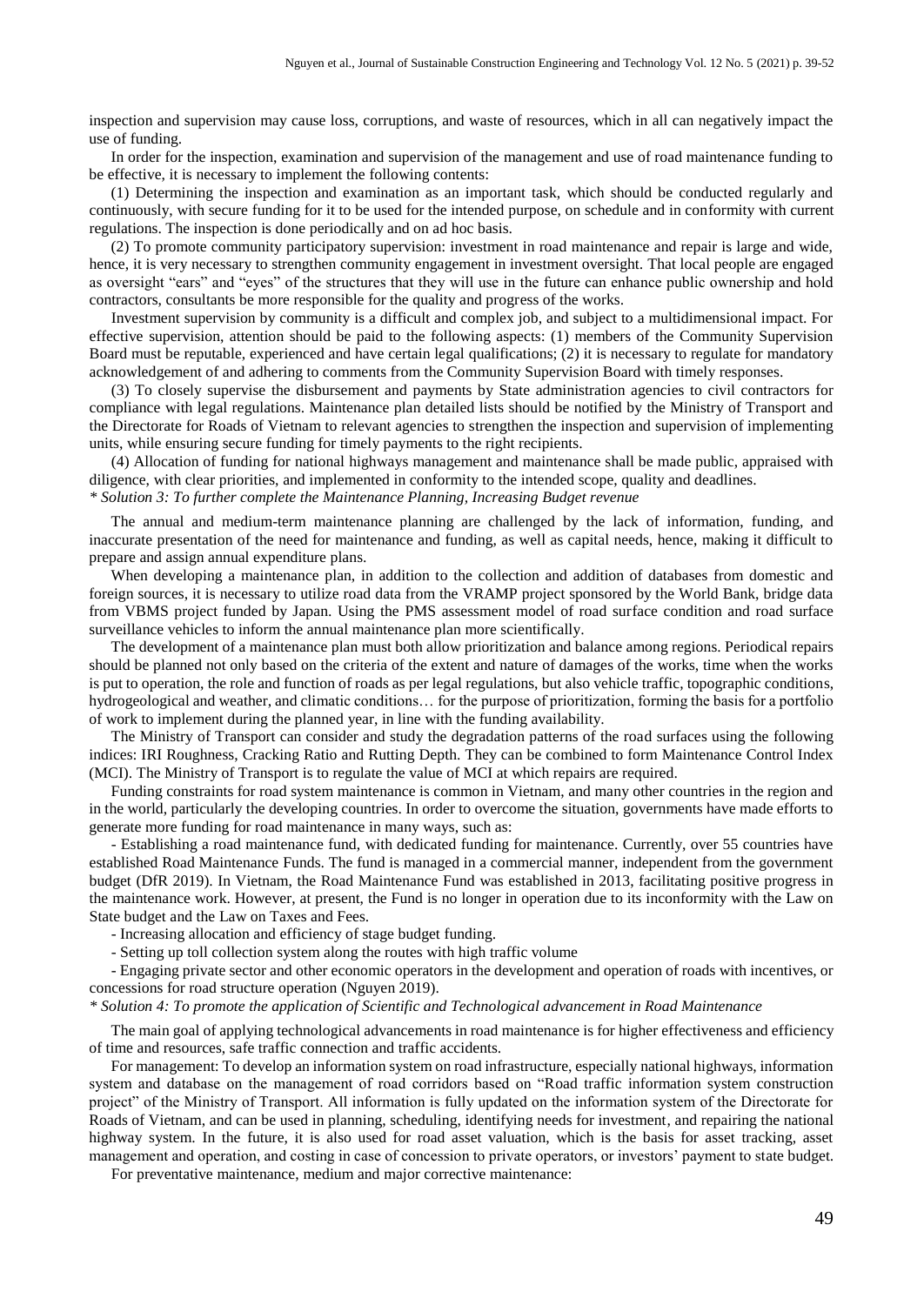- To upgrade basic standards of road maintenance to national standards. To complete the standards of expressway operation and maintenance management; technical and economic norms for expressway maintenance; special works such as long span bridges, and tunnels.

- To further improve the database system of road transport infrastructure, in combination with software to support annual, medium and long-term maintenance planning.

- To promote the application of new, advanced science and technology, and materials in the direction of: Applying motorized solutions in road maintenance, replacing manual jobs or jobs with high manual content with machineries and equipment. In which, emphasis is put on established technologies, including technology for raking and removing hot asphalt concrete, using warm asphalt concrete; carbon fiber pasting, glass fiber gluing technologies in repairs of bridges reinforced concrete structures; cold asphalt concrete technology for road construction, asphalt carbon or technology, use of acidic emulsion in road repairs which is suitable for expressway and high-grade automobile roads, and compatible to Vietnamese conditions.

## **5. Conclusions**

By analyzing the current situation of road maintenance in Vietnam from 2013 on-wards, showing achievements as well as shortcomings and limitations, the paper presents developed, and categorized criteria affecting the maintenance performance, and the research using questionnaires and SPSS software to evaluate the extent of influence and relevance of the criteria. The authors have identified six criteria of high influence level which reflect the biggest issues in need of fixing, and improvement in maintenance management. Accordingly, the paper recommends four urgent and appropriate solutions for maintenance management, specifically: (1) To further complete the legal system on road maintenance; (2) strengthening the inspection, examination and audit of Funding Use management; (3) To further complete the maintenance planning, assigning of the expenditure plans and increasing budget revenues; (4) To promote the application of science and technology. These are the basis for improving the efficiency of maintenance management and ensuring sustainable operation of road transport infrastructure in Vietnam.

## **Acknowledgement**

The authors would like to thank and acknowledge Hanoi Architectural University for all kind of supports.

## **References**

Almalki, A., et al. (2016). An infrastructure maintenance funding framework for a transportation agency. Construction Research Congress 2016

Antameng, M. and M. T. Pike (2001). A National Policy Framework for Financing District Road Maintenance in Indonesia. School of Civil Engineering. Online, Uiversity of Leeds. **PhD**

Bonilla, M., et al. (2020). A Review of Practices for Municipal Road Maintenance Construction Funding Allocation in the United States. Construction Research Congress 2020: Project Management and Controls, Materials, and Contracts, American Society of Civil Engineers Reston, VA

Buckland, T., et al. (2015). Valuing the wider benefits of road maintenance funding. Asset Management Conference 2015, IET

Central Executive Committee of the Communist Party of Vietnam (2012). Resolution No. 13-NQ/TW of January 16, 2012 of the 4th Meeting of the 11th Central Executive Committee of the Communist Party of Vietnam, on constructing system of synchronous infrastructure aiming to our country become a modern-oriented industrial country in 2020. The Communist Party of Vietnam

Chrisnarmoko, P. A. (2010). Fuel Taxes Policy to Support Road Funding in Indonesia, Lesson learned from New Zealand and The United States

Costello, J. and M. Snaith (2000). The development of an integrated strategic planning tool for road maintenance funding. First European pavement management systems conference -proceedings and final program

DfR (2016). Directorate for Roads of Vietnam: Statistical Data for 2016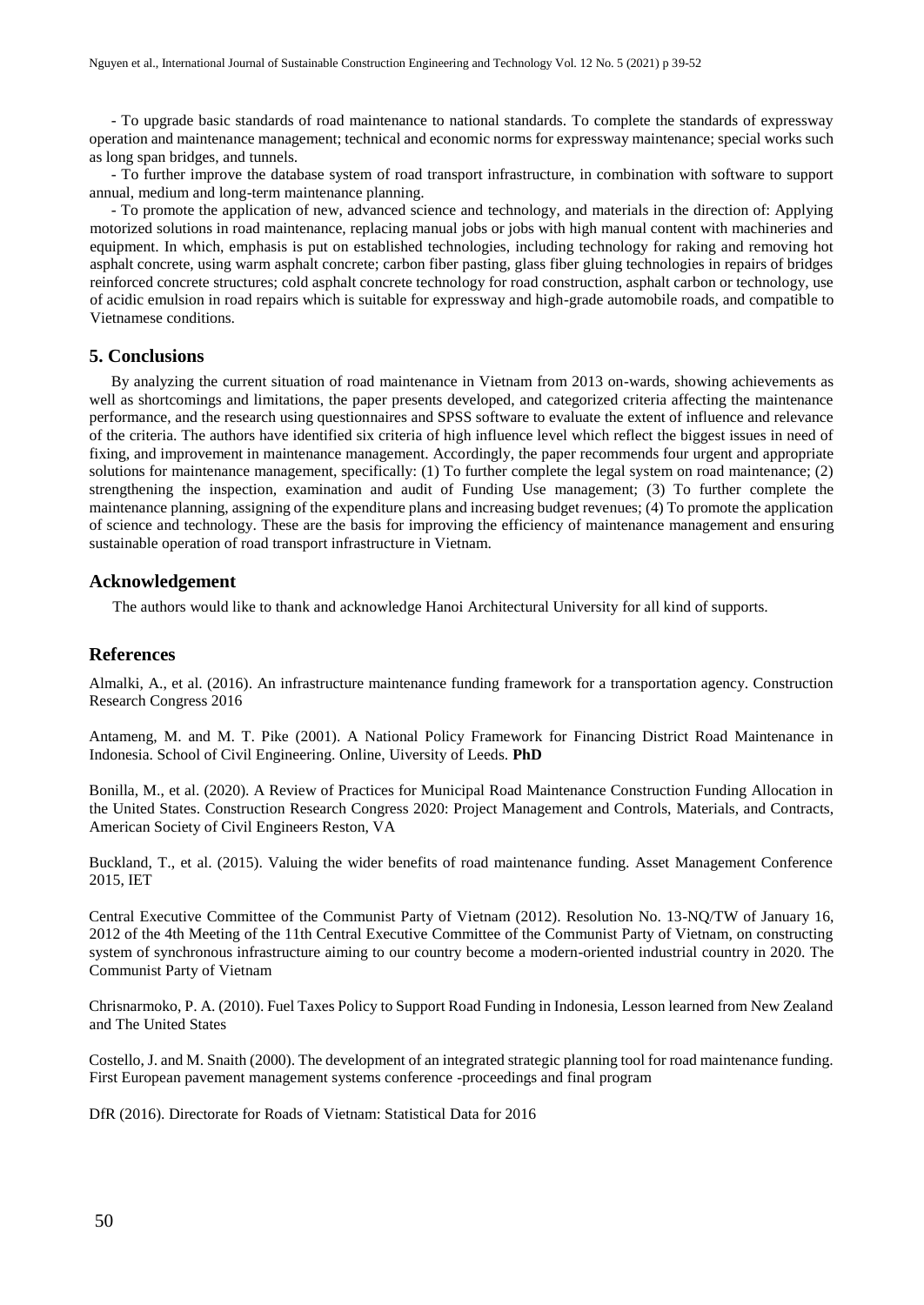DfR (2017). "Directorate for Roads of Vietnam: To ensure publicity and transparency in road maintenance planning and construction process." Retrieved 15 July, 2020, from [http://www.mt.gov.vn/moitruong/quy-chuan-chat](http://www.mt.gov.vn/moitruong/quy-chuan-chat-luong/40792/dam-bao-tinh-cong-khai--minh-bach-trong-quy-trinh-xay-dung-va-lap-ke-hoach-bao-tri-duong-bo.aspx)[luong/40792/dam-bao-tinh-cong-khai--minh-bach-trong-quy-trinh-xay-dung-va-lap-ke-hoach-bao-tri-duong-bo.aspx](http://www.mt.gov.vn/moitruong/quy-chuan-chat-luong/40792/dam-bao-tinh-cong-khai--minh-bach-trong-quy-trinh-xay-dung-va-lap-ke-hoach-bao-tri-duong-bo.aspx)

DfR (2019). Directorate for Roads of Vietnam: Annual summary report

DfR (2019). Directorate for Roads of Vietnam: Project for efficiency improvement of national highway maintenance management for the period of 2020 - 2030

Government of Vietnam (2012). Decree No. 18/2012/ND-CP dated 13/03/2012 on road maintenance fund

Government of Vietnam (2015). Decree No. 46/2015/ND-CP dated 12/5/2015 on quality control and construction maintenance

Government of Vietnam (2015). Decree No. 59/2015/ND-CP dated 18/6/2015 on construction investment management

ITSD (2012). Institute of Transport Strategy and Development Research report: Study on mechanism to mobilize and effectively use capital for maintenance of road transport infrastructure

ITSD (2018). Institute of Transport Strategy and Development Thematic report on synthesis, analysis and evaluation of the implementation of the master plan on development of road transport in Vietnam from 2013 to 2017.

Kurniawan, H. (2017). Analysis Of Effect Of Human Resources, Allocation Of Funds, Materials, and Construction Equipment On Performance Of Road Maintenance In Jepara Regency. International Conference on Coastal and Delta Areas.

Mbara, T., et al. (2010). "Challenges of raising road maintenance funds in developing countries: An analysis of road tolling in Zimbabwe." Journal of transport and supply chain management **4**(1): 151-175.

MoF (2017). Circular 60/2017/TT-BTC dated June 15, 2017 guiding the regime of management, use, payment and settlement of funds for road management and maintenance. Online.

MoT (2013). Circular No. 52/2013/TT-BGTVT dated 12/12/2013 on management, exploitation and maintenance of road works. Online.

MoT (2013). Ministry of Transport Project: Comprehensive renovation of the management and maintenance of the national highway system

MoT (2014). Circular No. 20/2014/TT-BGTVT dated May 30, 2014 amending, supplementing a number of articles of Circular No. 52/2013/TT-BGTVT on management, exploitation and maintenance of road works. Online

MoT (2017). Ministry of Transport Project: strengthening road maintenance capacity in the Socialist Republic of Vietnam – Phase 1 (April 2014) and Phase 2 (November 2017)

National Assembly (2008). Law on Road Traffic No. 23/2008/QH12 dated November 13, 2008

National Assembly (2013). Law on Bidding No. 43/2013/QH13 dated November 26, 2013, Vietnam

National Assembly (2014). Law on Construction No. 50/2014/QH13 dated 18/6/2014, Vietnam

Nguyen, D. T. T. (2018). Research on solutions for mobilising and using fund for road maintenance, University of Transport and Communication. **PhD**

Nguyen, D. T. T. (2019). Effective capital usage solutions for road infrastructure maintenance in Vietnam**:** 989-994

Nyegenye, H. T. N. (2011). An investigation of the alternatives of financing the maintenance of the public road network in Kenya, University of Nairobi

Obeng, D. A. and Y. A. Tuffour (2020). "Prospects of alternative funding sourcing for maintenance of road networks in developing countries." Transportation Research Interdisciplinary Perspectives **8**: 100225